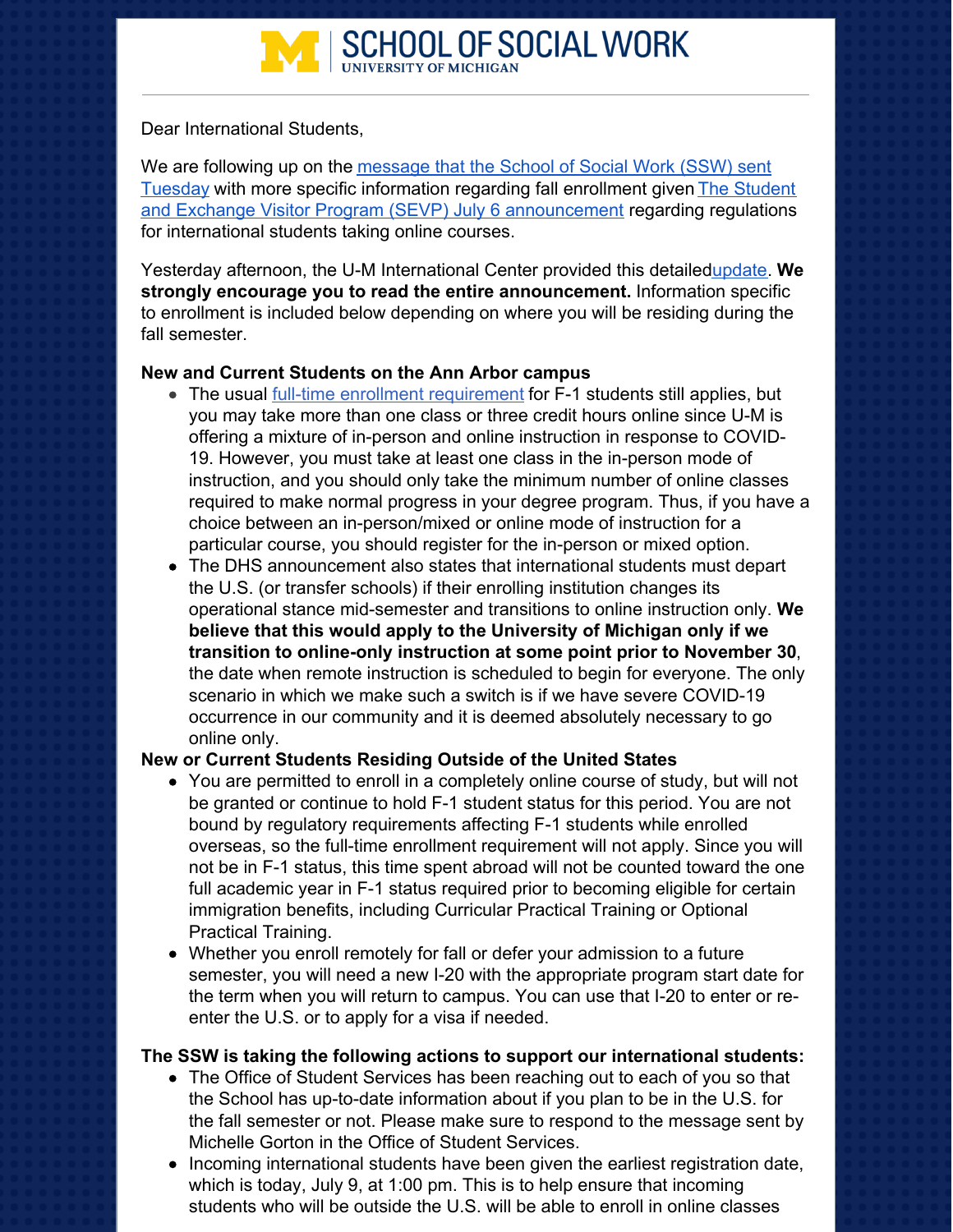while students on campus will be able to enroll in hybrid classes.

The SSW is actively working with the International Center to explore proactive steps we can take in the event that we need to transition to online-only instruction at some point prior to November 30, the date when remote instruction is scheduled to begin for everyone. One possibility is utilizing a hybrid independent study course. We will provide more information on this when we have more guidance from the International Center about the feasibility of this potential solution.

## **We ask that you take the following actions regarding your enrollment:**

- **All international students-** Use the updated course [catalog](https://ssw.umich.edu/courses/fall-2020/20212?sort=number_asc&ll=25) on the SSW website to determine which courses are hybrid and online. Courses that are online will have the code O. Courses without a code are hybrid sections.
- **Continuing international students who will be in the U.S.-**please make sure you are registered for at least one hybrid course. If you are not, please change your registration via Wolverine Access. If the course you need is full, you will have to fill out a Course [Enrollment](https://weblogin.umich.edu/?cosign-ssw.umich.edu&https://ssw.umich.edu/assets/course-enrollment-petition/) Petition. It is very important that you indicated in your petition narrative that you are an international student and thus need a hybrid section to maintain your visa status. We are giving international student petitions priority.
- **Continuing international students who will be outside the U.S.-**please switch your registration from hybrid courses to online sections via Wolverine Access. If an online course you need is full, you will have to fill out a Course [Enrollment](https://weblogin.umich.edu/?cosign-ssw.umich.edu&https://ssw.umich.edu/assets/course-enrollment-petition/) Petition. It is very important that you indicated in your petition narrative that you are an international student living outside the U.S. and thus need to be enrolled in an online section. We are giving international student petitions priority. If there is not an available online section of a course that you need, remain in the hybrid section for now, and please email [kalopez@umich.edu](mailto:kalopez@umich.edu) about this issue so we can work out a solution. Please do not panic. All hybrid instructors have been asked to accommodate students that need to be fully remote.
- **Incoming international students who will be in the U.S.-**please make sure you register for at least one hybrid course. You can check the course [catalog](https://ssw.umich.edu/courses/fall-2020/20212?sort=number_asc&ll=25) to identify hybrid courses (those without the code O).
- **Incoming international students who will be outside the U.S.-**please enroll in all online class sections. You can check the course [catalog](https://ssw.umich.edu/courses/fall-2020/20212?sort=number_asc&ll=25) to identify hybrid courses (those without the code O). If there is not an available online section of a course that you need, reregister in a hybrid section for now, and please email [kalopez@umich.edu](mailto:kalopez@umich.edu) about this issue so we can work out a solution. Please do not panic. All hybrid instructors have been asked to accommodate students that need to be fully remote.

As previously stated, we know this announcement may bring a range of complex feelings — including fear, uncertainty, anger and sadness — that make it difficult to focus on everyday issues. [U](http://r20.rs6.net/tn.jsp?f=0017qvzxPxp-JHOifWDJ8jZCqrMIduSQtHI3L_7lByecX6Z3zHjPZ2SKPnHy7VRRyHDaxkCZwT12U_Qhy5mh-16kZoQ6zGTVNPyeM6h9twH1ZW5RFrCGUee-PAI_Bxu1NUecK5uj5teZTuSkJx4-XEZ3t1CGqMRnHajcLJMr_4a_8F-F6nW8eeVuphsCDVOTBtnCaZQKUpSIvi8GHdrbMizTw==&c=8yRkDkQR8tOnl9NtzdN0euoz08ZeKin-TAxW6f3lIp6K52Uu4FtjmQ==&ch=C-Dud0VKQC6BAw3HrefR22Df4_yJcQaZ_4bpMLxZK67Isp7FhlfLEw==)-M Counseling and [Psychology](http://r20.rs6.net/tn.jsp?f=0017qvzxPxp-JHOifWDJ8jZCqrMIduSQtHI3L_7lByecX6Z3zHjPZ2SKPnHy7VRRyHDaxkCZwT12U_Qhy5mh-16kZoQ6zGTVNPyeM6h9twH1ZW5RFrCGUee-PAI_Bxu1NUecK5uj5teZTuSkJx4-XEZ3t1CGqMRnHajcLJMr_4a_8F-F6nW8eeVuphsCDVOTBtnCaZQKUpSIvi8GHdrbMizTw==&c=8yRkDkQR8tOnl9NtzdN0euoz08ZeKin-TAxW6f3lIp6K52Uu4FtjmQ==&ch=C-Dud0VKQC6BAw3HrefR22Df4_yJcQaZ_4bpMLxZK67Isp7FhlfLEw==) Services (CAPS) offers various services including individual appointments and conversations. In addition, CAPS has an embedded counselor at the School of Social Work, Alejandro Rojas, MSW. You can reach him by phone at (734) 763-7894 or [aroja@umich.edu](mailto:aroja@umich.edu).

Please do not hesitate to reach out to Katie Lopez  $\⊂>kalopez@umich.edu$ ), Office of Global Activities Director, or Michelle Gorton (mtgorton@umich.edu), Office of Student Services Office Manager, if you have questions. In solidarity with our international students,

Michelle Gorton, Office Manager, Office of Student Services Lorraine Gutiérrez, Associate Dean for Educational Programs Barb Hiltz, MSW Program Director Katie Lopez, Director, Office of Global Activities